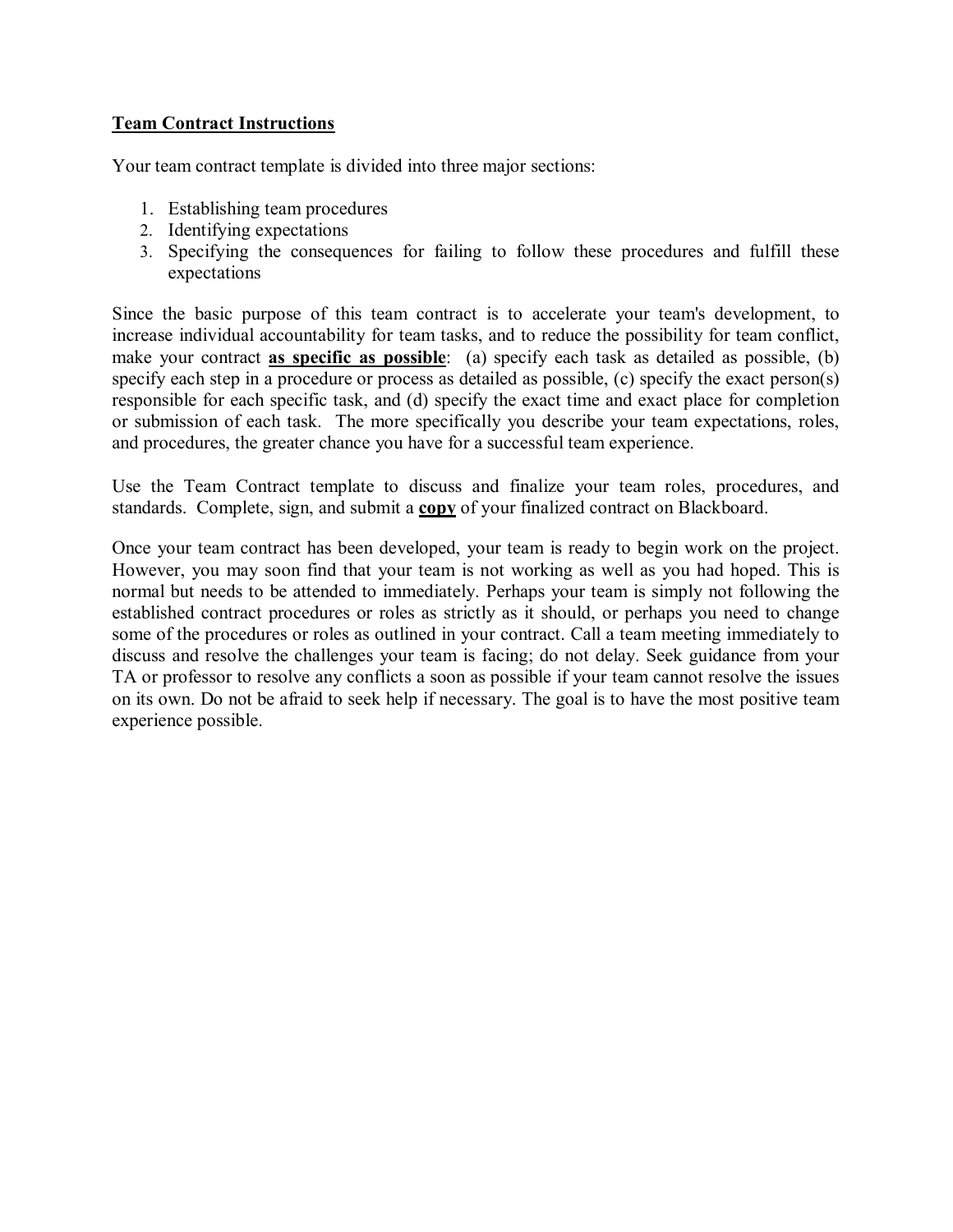# **TEAM CONTRACT**

Team #  $\qquad \qquad$ 

| GNG1103, Section $\#$ |                                 |  |  |  |
|-----------------------|---------------------------------|--|--|--|
| <b>Team Members:</b>  |                                 |  |  |  |
|                       | 1) Alyssa Wang                  |  |  |  |
|                       | 2) Yomna Elsahli                |  |  |  |
|                       | Antonia Zupu<br>3) Antonia Zupu |  |  |  |
|                       | 4) Abdullah Abdelmajeed         |  |  |  |
|                       | Spencer Henry                   |  |  |  |

# **Team Procedures**

1. Day, time, and place for regular team meetings:

We will meet at least once a week during our lab session on Mondays from 2:30 to 5:20.

2. Preferred method of communication (e.g. e-mail, cell phone, Facebook, Blackboard Discussion Board, face-to-face, in a certain class) in order to discuss the project and to inform each other of team meetings, announcement, updates, reminders, problems:

We have an active snapchat group where we constantly update each other on the project's progress. We will also be using Trello to organize all of our tasks and it can be checked if someone wants information regarding their individual responsibilities and deadlines.

### 3. **Decision-making policy** (by consensus? by majority vote?):

The team will be making decisions by consensus. A majority vote is not a good idea as it can build resentment between the disagreeing team members. Also, people are more likely to produce better quality work if they are working on something they agree with, rather than working on something they are forced to do.

4. Method for setting and following meeting **agendas** (Who will set each agenda? When? How will team members be notified/reminded? Who will be responsible for the team following the agenda during a team meeting? What will be done to keep the team on track during a  $meetine?$ :

Meetings will be set up through the group chat we made or face to face after a consensus has been reached on the place and time of the meeting. Each team member is responsible to show up at the team meetings and keep themselves on track according to their agenda.

5. Method of **record keeping** (Who will be responsible for recording  $\&$  disseminating minutes? How & when will the minutes be disseminated? Where will all agendas & minutes be kept?):

We will use Trello as our agenda to organize our tasks and deadlines. This is accessible to all members and will help us keep on schedule. During each meeting, one team member, Alyssa, will record the details of the things discussed. These meeting minutes will include meeting goals, the work completed, and the work needed to be done by the next meeting. This will be created and shared on google docs such that everyone is able to check it when needed.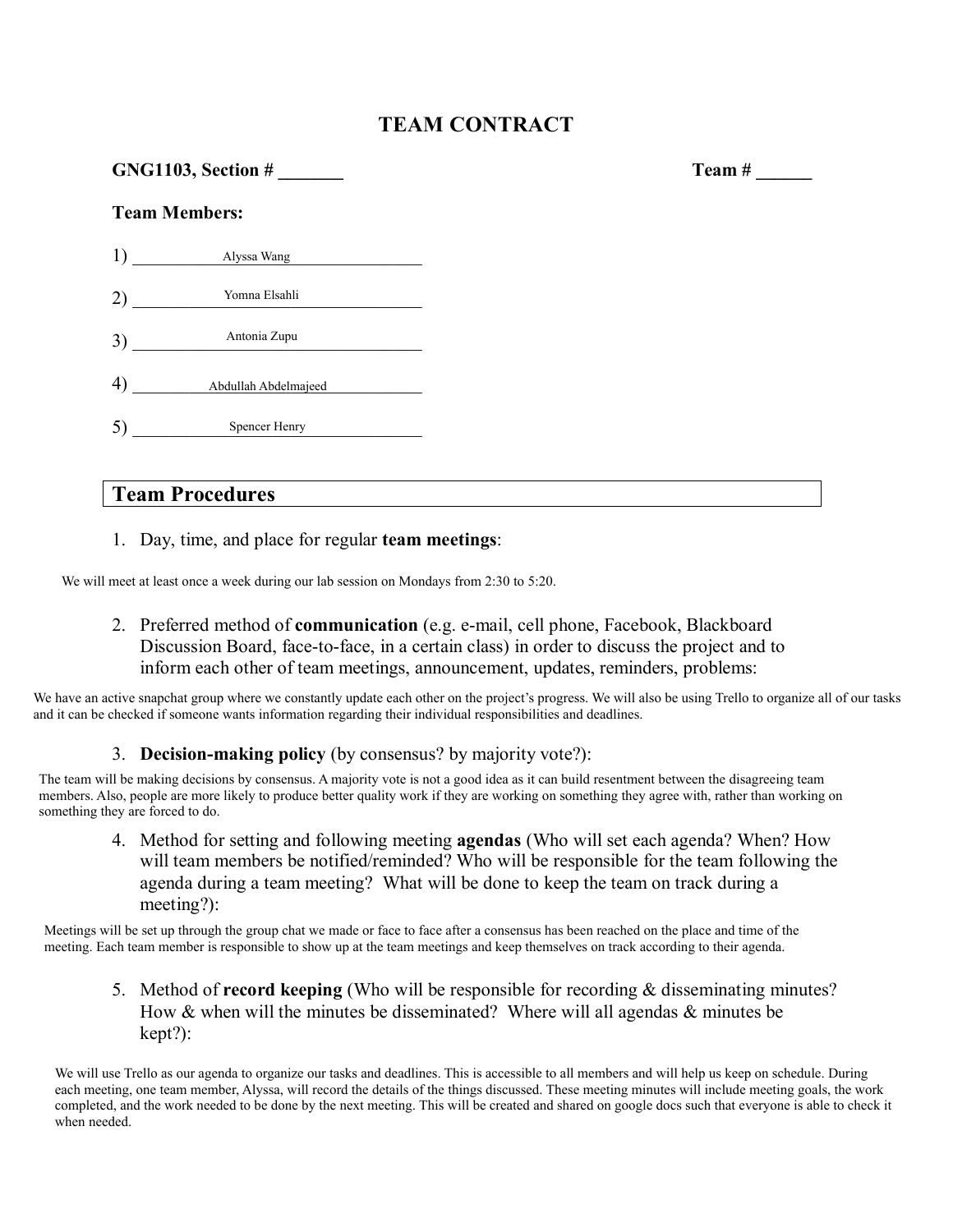# **Team Expectations**

### **Work Quality**

### 1. Project standards (What is a realistic level of quality for team presentations, collaborative writing, individual research, preparation of drafts, peer reviews, etc.?):

The quality of work will be held to certain standards appointed by the group. Work done by individuals will be briefly reviewed and discussed during the meetings. Presentation and writings are expected to be thought out and well performed. Research should be interesting and must be done through recognized peer reviewed sources. Drafts are made and discussed by group members.

#### 2. Strategies to fulfill these standards:

In every meeting we will not only discuss what's left to be done but also what has been done by each member. This way the group can assess the quality of work done by individuals and better manage resources by assigning less work or extra time and help to members who might be the weakest links in the chain.

### **Team Participation**

1. Strategies to ensure cooperation and equal distribution of tasks:

Work will be assigned on an equal basis as determined by the group. The meetings will include discussions on ongoing tasks. Members will be given the chance to ask for help and help will be presented as needed.

2. Strategies for encouraging/including ideas from all team members (team maintenance):

The meetings will be a platform for innovations as the discussions on ongoing and upcoming tasks would give members a chance to throw ideas around. Every member's input will be encouraged and every member's opinion is required for each idea.

3. Strategies for keeping on task (task maintenance):

We will stay on task by ensuring that all meetings are free of distractions (phones away and project material out). We can also stay focused by creating a list of goals that need to be completed before the end of the meeting and not dismissing meetings until they are done.

4. Preferences for leadership (informal, formal, individual, shared):

Informal and shared. Different group members will step up and take leadership if they feel like they need to.

### **Personal Accountability**

1. Expected individual attendance, punctuality, and participation at all team meetings:

All members of the team are expected to be at the scheduled meetings unless extenuating circumstances prevent.

2. Expected level of responsibility for fulfilling team assignments, timelines, and deadlines:

Deadlines are expected to be met unless that group member expresses concern about meeting it prior to the day of the deadline. If a member is struggling to meet a deadline, then the group will collectively decide what to—such as having another member help with that task.